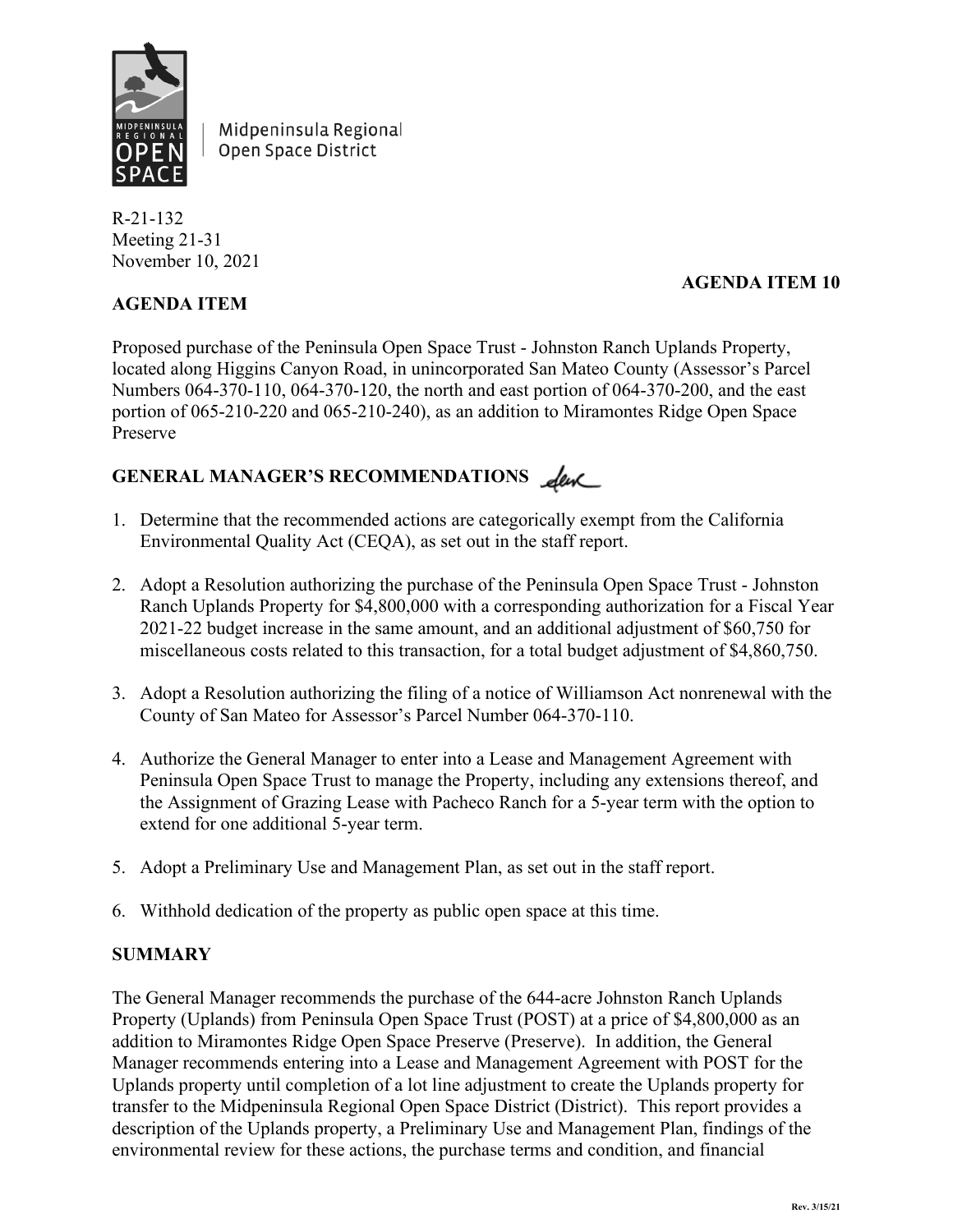considerations. A budget adjustment of \$4,800,000 to the Fiscal Year 2021-22 (FY22) budget is required to proceed with the acquisition. Approximately \$110,000 is needed to cover the title insurance, escrow fees, appraisal, San Mateo County lot line adjustment application fees, planning consultant services, outside legal services, environmental consultant services, survey, recordation fees, and miscellaneous costs related to this transaction. The current project budget includes \$49,250, requiring an additional adjustment of \$60,750 to cover the associated purchase fees. If approved, the total increase to the FY22 budget would be \$4,860,750.

#### **DISCUSSION**

The District proposes to purchase the 644-acre Uplands property portion of the 868-acre Johnston Ranch from POST, with POST retaining the 224-acre Farm property portion. To create the Uplands property and Farm property, the District and POST, as co-applicants, submitted a lot line adjustment application to the County of San Mateo (County) on September 30, 2021. As part of the proposed transaction, the parties would enter into a lease and management agreement for the District's use and management of the Uplands property until the lot line adjustment is approved by the County. Under the proposed lease and management agreement, the District would be assigned the existing conservation grazing lease with the longtime rancher of the Uplands property on the north side of Higgins Canyon Road. The 224-acre Farm property retained by POST would continue to be irrigated and dry farmed for future sale to a farmer subject to an agricultural conservation easement.

This proposed purchase advances land conservation opportunities in the District's Vision Plan Portfolio #1 *Miramontes Ridge: Gateway to the Coast Public Access, Stream Restoration and Agricultural Enhancement*. The proposed purchase is eligible for Measure AA funding. The purchase would preserve coastal open space, protect grazing and agricultural lands, protect the Arroyo Leon Creek watershed, and provide opportunities for future public trail opportunities in partnership with the City of Half Moon Bay (City of HMB) and California State Parks. Staff presented the proposed Johnston Ranch purchase to the City of HMB Parks and Recreation Commission on August 25, 2021, and the Commissioners were supportive of the project.

#### **Property Description (see Attachment 3 - Location Map)**

The larger 868-acre Johnston Ranch property, of which the Uplands is a portion, is located at the southern boundary of the City of HMB, east of Highway 1, and is accessible from Higgins Canyon Road. Johnston Ranch is in unincorporated San Mateo County, southwest of the District's 1,715.63-acre Miramontes Ridge Open Space Preserve (Preserve), and west of Burleigh H. Murray Ranch State Park. Much of Johnston Ranch is visible from Highway 1 and within the State's Highway 1 Scenic Corridor. Recorded easements through the City of HMB's James Johnston House property provide access to the south side of Johnston Ranch, including the Uplands. POST worked with San Mateo County Resource Conservation District (RCD) utilizing RCD's grading exemption to improve the access easement with base rock and drainage drips to an all-season, year-round road standard. A trail easement on Johnston Ranch adjacent to Higgins Canyon Road granted by POST to the City of HMB facilitates future trail connections between the Johnston House and City of HMB trails to the west.

#### **Existing Land Uses and Improvements**

The Uplands north of Higgins Canyon Road is leased to a local rancher for cattle grazing. Improvements include two stock ponds, a developed spring with a water distribution system, a refurbished hay barn, two small corrals, perimeter fencing, and a network of ranch roads. The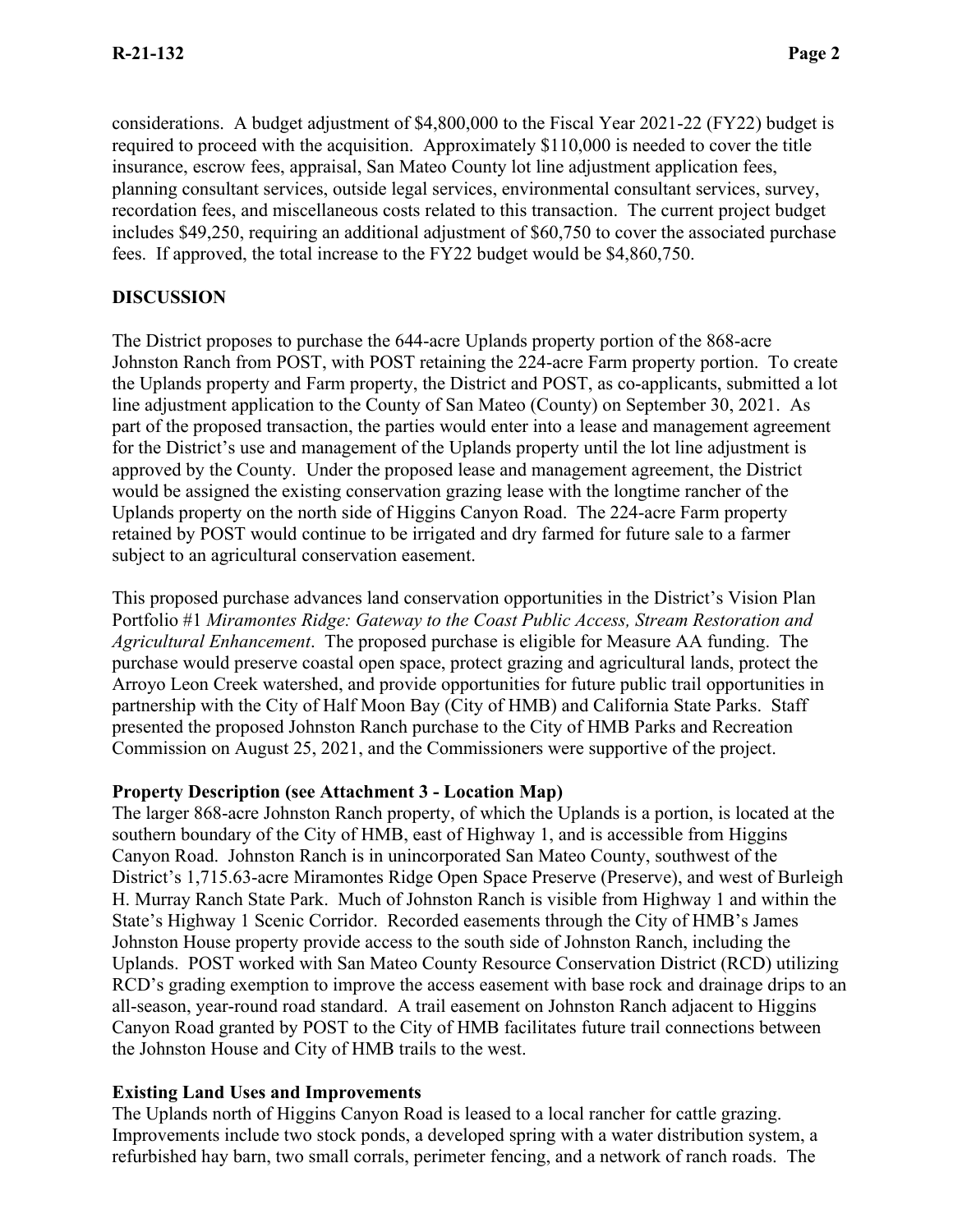Uplands south of Higgins Canyon Road contains a seven-acre field that is used for cultivating hay for supplemental feed and is included in the grazing lease. The remainder of the Uplands south of Higgins Canyon Road has not been grazed for over 20 years and contains no improvements. The 224-acre Farm property portion of Johnston Ranch is leased to a local farmer for irrigated row crops and dry farming. Existing improvements include three irrigation reservoirs and two irrigation wells, a water distribution system, field fencing, and farm roads.

A Phase I Environmental Site Assessment was conducted on the Uplands on May 3, 2021, to assess the potential for hazardous conditions on the property. The Phase I Assessment recommended further soil sampling of an old gully that was filled with vegetation and construction debris dating from the late 1970s to the early 1980s and covered over with soil on the Uplands north of Higgins Canyon Road. The Phase II Assessment of the buried debris site was conducted on July 7, 2021, including trenching and soil sampling for hazardous materials. The Phase II Assessment concluded that the materials in the gully were not hazardous. The debris site is vegetated over with grasses and coastal shrubs, stable, and not hazardous; therefore, no further action is recommended at this time.

#### **Habitat and Natural Resources Value**

The Uplands is part of a 4,000-acre terrestrial habitat patch of coastal scrub and annual grassland habitat, with a Sensitive Community designation of mixed willow and Arroyo willow vegetation in the riparian corridors. The eastern half of the Uplands is a mixture of California Annual Grassland, a highly significant biological community, and Coyote Brushland with other mesic deciduous shrubs. The Uplands provides habitat for several species, including deer, coyotes, bobcats, and mountain lions. A wide variety of small mammals, birds, and other species occupy or migrate through it. Approximately 1.2 miles of Arroyo Leon flows through the Uplands. Arroyo Leon is a tributary in the Pilarcitos Creek watershed that supports aquatic linkages between upland habitat and the Pacific Ocean and provides potential spawning and rearing habitat for federally protected Steelhead trout. However, steelhead passage is currently limited in most years due to two inactive dams that limit fish passage in Arroyo Leon.

#### **Water Rights**

The Uplands has an appropriative water right of 1.1-acre-feet for the stock pond that serves as the primary water source for grazing operations and would be transferred to the District as part of the purchase.

#### **Support of Coastal Agriculture**

POST leases approximately 311-acres of the Uplands to Tom Pacheco and Rachel Lynne Pacheco Catuiza ("Pacheco Ranch") for cattle grazing, a local rancher who has run cattle on the property for over 20 years. Upon entering into the lease and management agreement, POST would assign the existing conservation grazing lease and Rangeland Management Plan with Pacheco Ranch to the District as a five-year grazing lease with an option to extend for an additional five years. At a future date, per District practice and in compliance with the District's Coastal Service Plan, the Rangeland Management Plan for the Uplands property will be presented to the Board of Directors for adoption. The grazing lease prepared by POST follows the District form, and the Rangeland Management Plan (RMP) was prepared by a qualified consultant who has previously worked with the District on preparing other RMPs.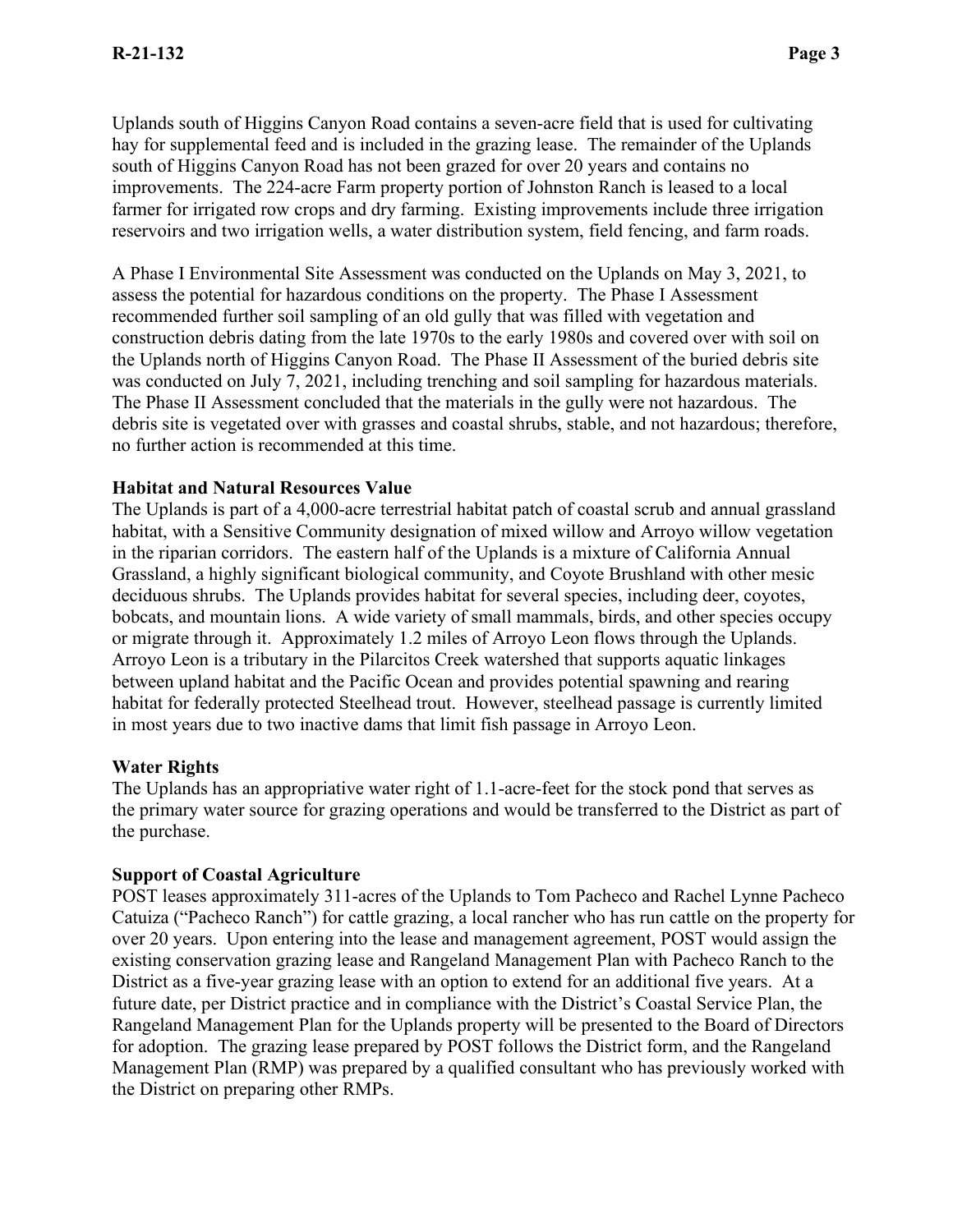#### **Future Recognition of Funding Partners**

As part of the transaction and funding contributions for the purchase, POST, the Coastal Conservancy, and the California Department of Parks and Recreation request to be recognized for their contributions and funding support to assist with the purchase and long-term protection of the Uplands as open space. The recognition complies with Board Policy 5.01 – *Site Naming, Gift, and Special Recognition*.

### **COASTAL ANNEXATION AREA SERVICE PLAN COMPLIANCE**

The Uplands is within the boundaries of the District's Service Plan for the San Mateo County Coastal Annexation Area [\(Service Plan\)](https://www.openspace.org/sites/default/files/Coastal_Service_Plan.pdf). The Service Plan and conditions approved by the San Mateo Local Agency Formation Commission (LAFCo) establishes policies for the District's Coastside Protection Program (Program). The Program guides the District's coastal purchases and use and management of open space land within the Service Plan Area.

The District's coastal land purchases are subject to a Memorandum of Understanding between the San Mateo County Farm Bureau and the District. In accordance with the memorandum, District and POST staff presented information on the proposed purchase at a Farm Bureau meeting on October 4, 2021.

The Farm Bureau expressed concerns about proposed future trail use on the Uplands and capacity for shared parking on the City of HMB property considering the increased public use of beaches and parks during COVID. Staff responded that future trail and parking planning would include a consultation with the Farm Bureau and the District will undertake a robust public engagement process to develop a range of options for the community to consider prior to submitting any coastal development application for County review and permitting. The District would work with the City of HMB to identify and address parking needs and work with the County to limit parking where appropriate along Higgins Canyon Road. It was also identified that the City's safety crossing across Highway 1 and future ped/bike trail along the south side of Higgins Canyon Road to the City of HMB Johnston House site would provide safe non-vehicular access from the downtown and from the existing ped/bike trail (Naomi Partridge Trail) along Highway 1 and the California Coastal Trail further to the west.

One Farm Bureau member provided a farming history of the fallow Uplands south of Higgins Canyon Road, which had involved a rotation of three years of seasonal grazing followed by tilling for growing hay for two years to manage brush encroachment, and acknowledged that farming was currently not feasible in this area. Another member suggested considering using goats to reduce brush and reduce fuel loads. The Farm Bureau was supportive that the irrigation reservoirs that supply water for row crops were included in the proposed lot line adjustment configuration of the Farm property being retained by POST. Staff reiterated that farming would continue under private ownership on the Farm property and grazing would continue on the Uplands under District ownership.

### **USE AND MANAGEMENT**

#### **Planning Considerations**

The Uplands has a San Mateo County General Plan designation of Agricultural Rural, with a zoning designation of Planned Agricultural Development/Coastal Development (PAD/CD) and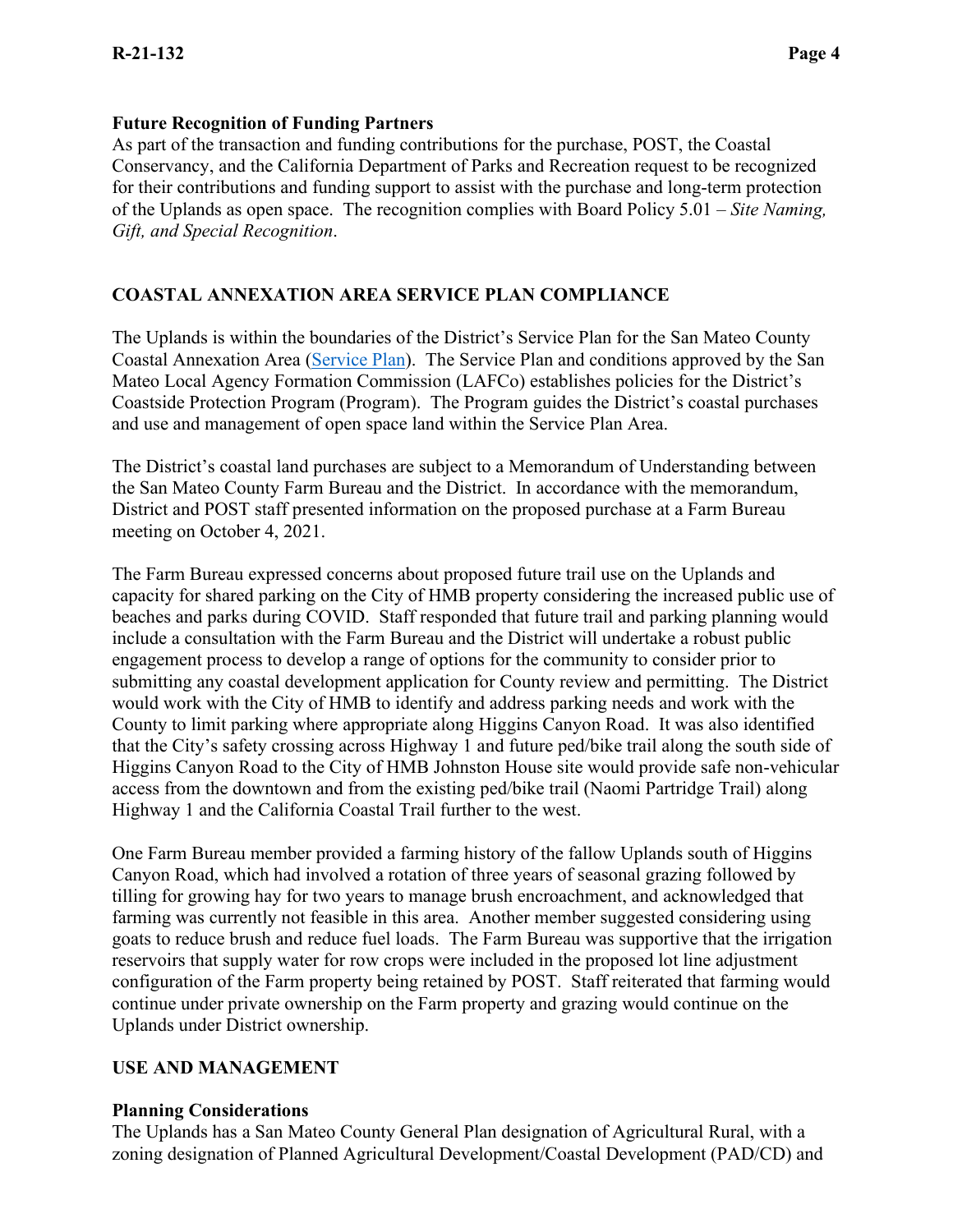Resource Management-Coastal Zone/Coastal Development District (RM-CZ/CD). Natural resource management, habitat preservation, and low intensity recreation are allowable uses within this land use designation. On September 8, 2021, the County Planning Commission confirmed that the proposed purchase of the Uplands by the District for open space complies with the General Plan.

If purchased, the Uplands would be incorporated into the surrounding Preserve and the Preliminary Use and Management Plan as set out in this report would be implemented. Future planning processes would analyze opportunities for compatible public use when undertaken and further environmental review would be prepared as needed. Subsequent planning would be in accordance with the District's Service Plan, including consultation with appropriate agencies, organizations, and adjoining landowners.

#### **Williamson Act Considerations**

The Johnston Ranch property is subject to two Land Conservation Agreements between San Mateo County and POST under the California Land Conservation Act of 1965 (also known as Williamson Act) recorded in 2005. A 10-year contract covers approximately 555 acres, including Assessor's Parcel Numbers (APNs): 064-370-110, 064-370-120, 065-210-220, and 065-210-240. A 20-year Farmland Security Zone contract (20-year contract) covers approximately 313-acres, including APNs 064-370-070, 064-370-200 and 065-210-090.

As a condition of the lot line adjustment approval, the Land Conservation Agreements with the County would need to be rescinded and replaced to conform with the new parcels being created by the proposed lot line adjustment. The new contracts would increase the protection of cultivated farmland, enhance opportunities for future low-intensity recreational uses, and ensure the continuation of existing livestock grazing. New contracts on the reconfigured parcels would include terms for the same length of time as the original contracts as follows:

- 1. The 20-year Farmland Security Zone contract over 206 acres of the Uplands property north of Higgins Canyon Road would be replaced with a 20-year Open Space Easement Contract with the County.
- 2. The 10-year Land Conservation Contract over 227 acres of the Uplands property south of Higgins Canyon Road would be replaced with a 10-year Open Space Easement Contract with the County.
- 3. The 224-acre Farm property being retained by POST that is currently subject to both a 20-year Farmland Security Zone Contract and a 10-year Land Conservation Contract would be replaced with a new 20-year Farmland Security Zone Contract with the County.

A 210-acre area of the Uplands (APNs 064-370-110 and 064-370-120) is covered by a 10-year Land Conservation Contract; however, this property is not a part of the lot line adjustment application. In 2011, San Mateo County filed for non-renewal of the 10-year contract for APN 064-370-120 as part of their administrative review of existing contracts. The non-renewal period on this parcel has ended, and no additional action is needed. Upon transfer of the Uplands property, the District will file for non-renewal of the 10-year contract for APN 064-370-110. As a public agency, the District does not receive a property tax benefit from Land Conservation Contracts but remains subject to the administrative burden during the term of the contract. Therefore, the District's practice is to file for non-renewal of contracts in place at the time of purchase. These parcels would remain in grazing under a long-term conservation grazing lease with a Rangeland Management Plan.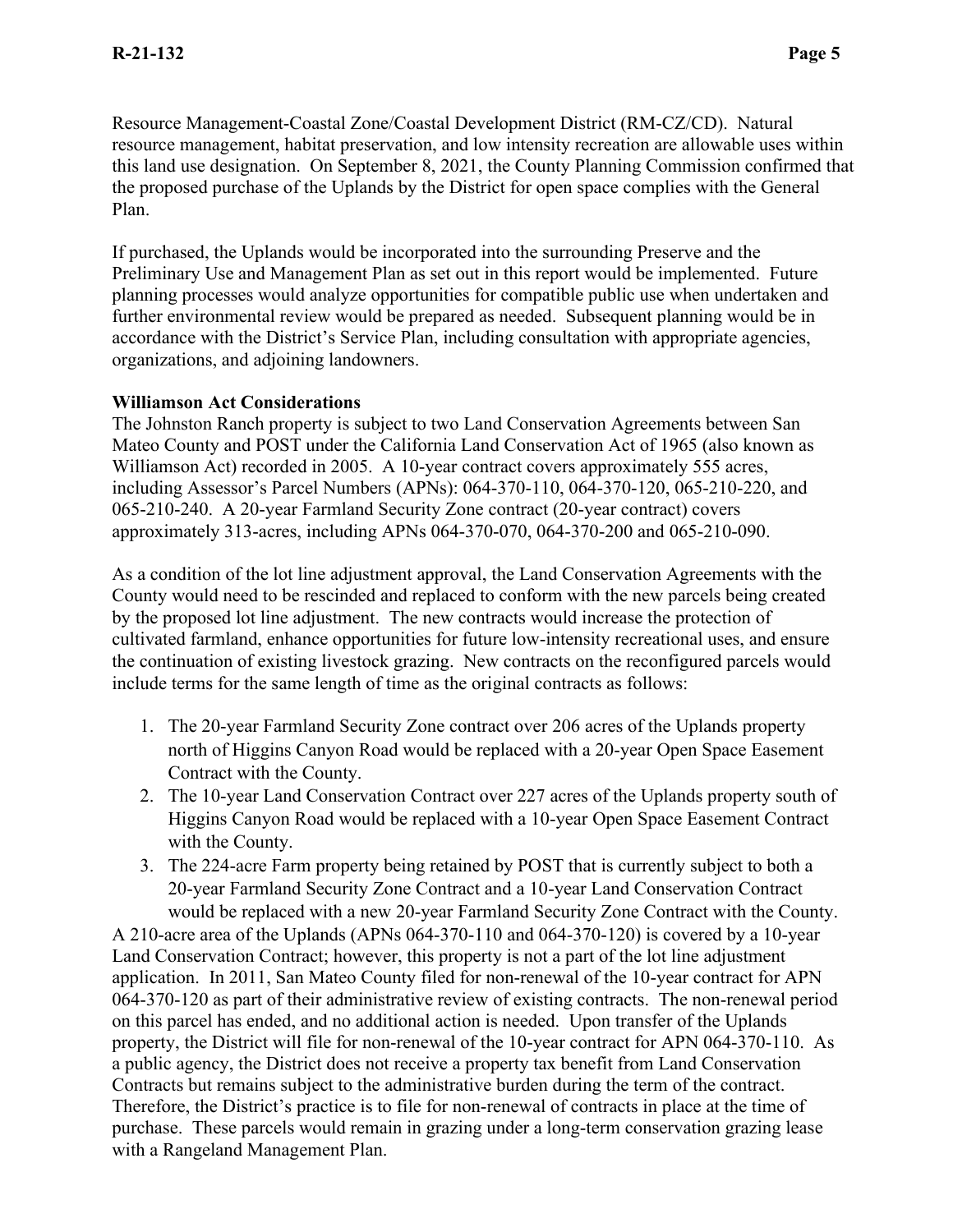#### **Preliminary Use and Management Plan**

The proposed Preliminary Use and Management Plan (PUMP) for the Uplands would establish a status quo land management approach in the interim between the purchase of a property and the completion of a future long-term plan. The PUMP would take effect at the close of escrow and remain effective until changes warrant an amendment or development of a comprehensive Preserve plan to include this Property. If changes to land use or the physical environment are proposed in the future, the plan would be subject to further environmental review and public input.

| Application of the<br>PUMP:       | Apply the PUMP solely to the 644-acre Uplands.                                                                                                                                                                                                                                                                                                                                    |  |
|-----------------------------------|-----------------------------------------------------------------------------------------------------------------------------------------------------------------------------------------------------------------------------------------------------------------------------------------------------------------------------------------------------------------------------------|--|
| Name:                             | Name the Uplands as an addition to Miramontes Ridge Open Space<br>Preserve.                                                                                                                                                                                                                                                                                                       |  |
| Dedication:                       | Withhold dedication of the Uplands as open space at this time.                                                                                                                                                                                                                                                                                                                    |  |
| <b>Coastal Service</b><br>Plan:   | Operate and manage the Uplands in compliance with the District's<br>Service Plan for the Coastal Annexation Area and the mitigation<br>measures adopted pursuant to the Service Plan's Final Environmental<br>Impact Report.                                                                                                                                                      |  |
| <b>Public Access:</b>             | Designate the Uplands as closed to public use at this time.                                                                                                                                                                                                                                                                                                                       |  |
| Signs and Site<br>Security:       | Install and maintain Preserve boundary and closed area signs where<br>appropriate in the Uplands.                                                                                                                                                                                                                                                                                 |  |
| Fences and Gates:                 | Install and maintain gates and fencing as necessary to prevent<br>unauthorized entry in the Uplands.                                                                                                                                                                                                                                                                              |  |
| Ranch Roads:                      | Implement minor erosion and sediment control measures and<br>maintenance of existing ranch roads in the Uplands in accordance with<br>District's adopted Open Space Maintenance and Restoration Program<br>and regulatory permits.                                                                                                                                                |  |
| Patrol:                           | Routinely patrol the Uplands.                                                                                                                                                                                                                                                                                                                                                     |  |
| <b>Existing Grazing</b><br>Lease: | Accept the assignment of the existing conservation grazing lease with<br>Pacheco Ranch from POST.<br>At a future date, adopt a Rangeland Management Plan for the grazing<br>lease area.                                                                                                                                                                                           |  |
| Resource<br>Management:           | Conduct plant and animal management activities to protect natural<br>resources and minor erosion and sediment control measures to protect<br>water resources as needed, consistent with the District's adopted<br>Resource Management Policies, Integrated Pest Management Program<br>Guidance Manual, Open Space Maintenance and Restoration Program,<br>and regulatory permits. |  |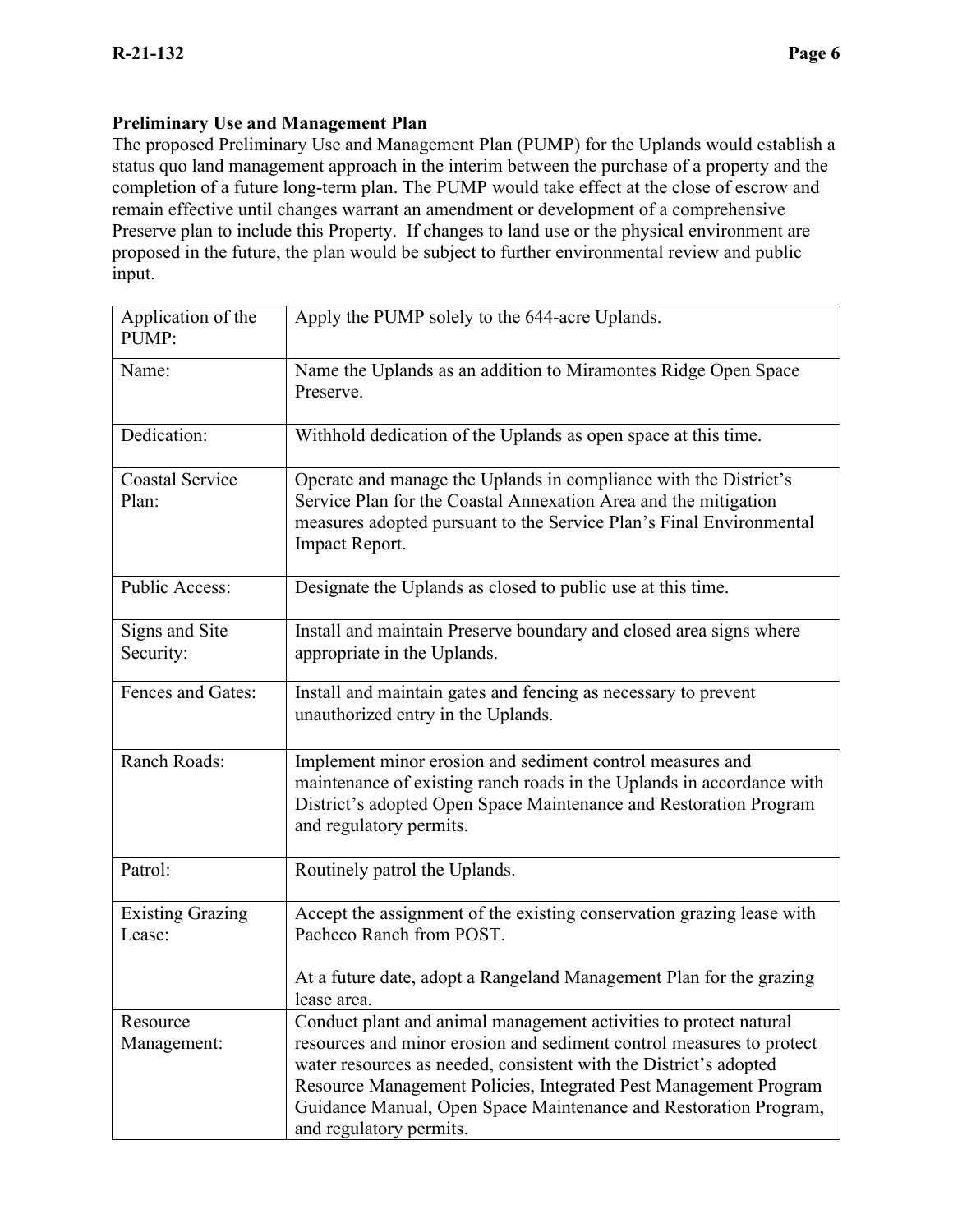| Water Rights:                                       | Monitor and submit annual reports on the stock pond water right.                                                                                                                                                                                                                                                                                                                                                                                               |
|-----------------------------------------------------|----------------------------------------------------------------------------------------------------------------------------------------------------------------------------------------------------------------------------------------------------------------------------------------------------------------------------------------------------------------------------------------------------------------------------------------------------------------|
| Wildland Fuel<br>Management:                        | Implement standard District-wide fuel management and defensible<br>space practices consistent with the District's adopted Wildland Fire<br>Resiliency Program.                                                                                                                                                                                                                                                                                                 |
| Williamson Act<br>Contracts                         | File for non-renewal of the existing Williamson Act Contract on APN<br>064-370-110 with the County of San Mateo. Comply with the existing<br>Williamson Act contract during the nonrenewal period.                                                                                                                                                                                                                                                             |
|                                                     | Rescind and replace existing contracts on other portions of the Uplands<br>with Open Space Easement Contracts per the conditions of the lot line<br>adjustment application approval.                                                                                                                                                                                                                                                                           |
| Memorandum of<br>Agreement                          | Develop a Memorandum of Agreement (MOA) with the City of Half<br>Moon Bay to memorialize a Partnership Letter of Intent executed on<br>October 1, 2019, to collaborate and partner on future trail and parking<br>uses and funding for an expanded parking area and trailhead on the<br>Johnston House Park property, and trail planning on the Uplands south<br>of Higgins Canyon Road.                                                                       |
| <b>Subsequent Planning</b><br>Considerations:       | Any subsequent future infrastructure improvements, changes in land<br>management leases, or public access planning will include consultation<br>with appropriate agencies, organizations, and the community, including<br>public workshops to gather input and review draft and final plans for<br>future public access. When preferred plans are identified, the District<br>will complete the necessary environmental assessment under CEQA at<br>that time. |
|                                                     | Subsequent planning considerations shall include partner recognition<br>and interpretive signs that recognize POST, the Coastal Conservancy,<br>and California State Parks for their role protecting the Property as<br>public open space in compliance with District policy.                                                                                                                                                                                  |
| San Mateo County<br><b>Local Coastal</b><br>Program | The Property is within the San Mateo County Coastal Zone. Consult<br>with County Planning on all subsequent actions to ensure compliance<br>with the Local Coastal Plan (LCP) and Coastal Development (CD)<br>permitting requirements.                                                                                                                                                                                                                         |

### **CEQA COMPLIANCE**

### **Project Description**

The project consists of a lease and management and subsequent purchase of the 644-acre Uplands portion of POST's Johnston Ranch property, located in an unincorporated area of San Mateo County, as an addition to the District's open space preserve system. The project includes the adoption of a PUMP for the 644-acre Uplands that establishes a status quo land management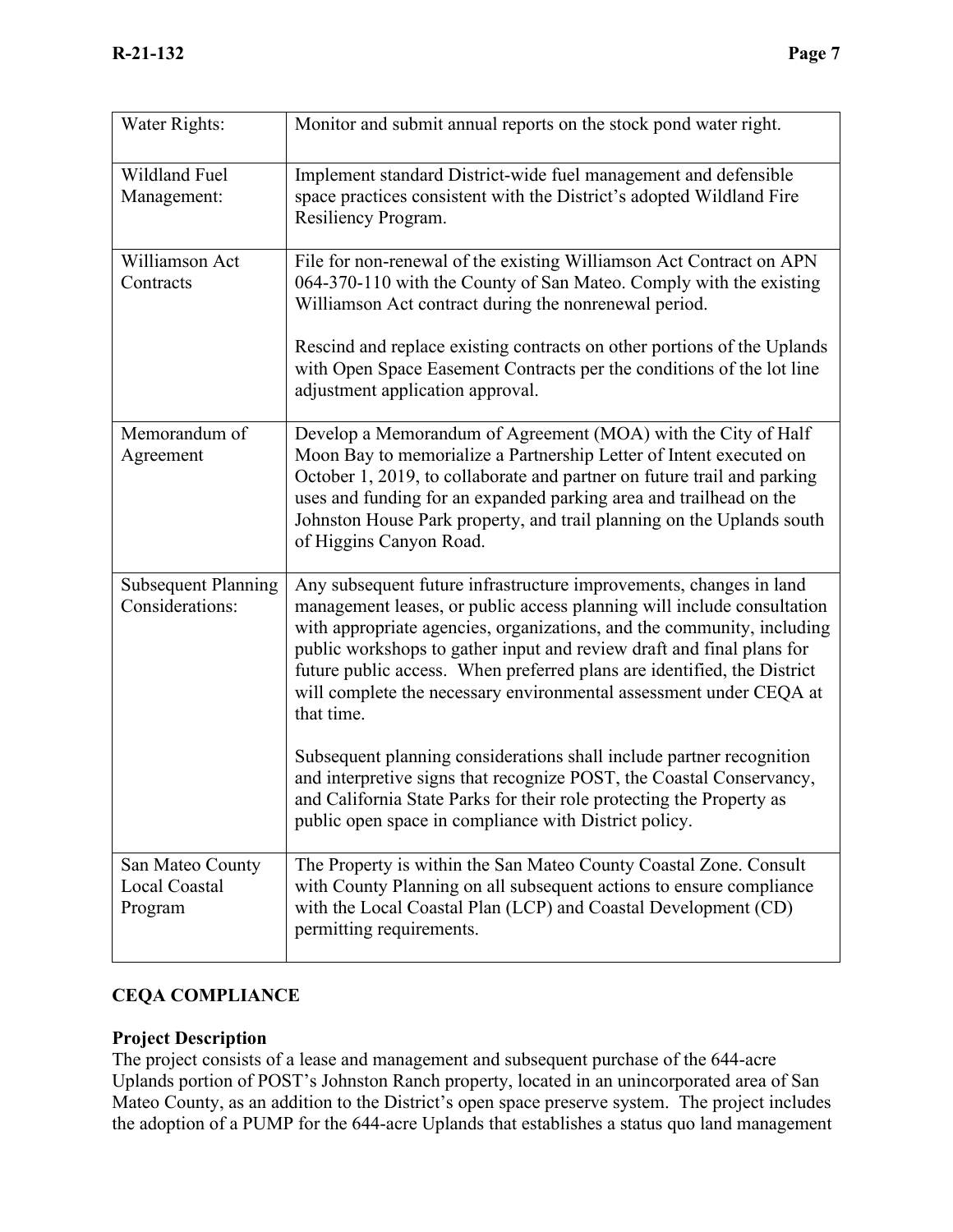approach, with no expansion or changes to its existing uses of agricultural lands and natural habitat.

The Uplands are located within the boundaries of the District's Service Plan for the San Mateo County Coastal Annexation Area. The Service Plan and the Service Plan Final Environmental Impact Report (FEIR), certified in 2004, includes policies, guidelines, and mitigations to ensure compatibility with the County General Plan and Local Coastal Program. The actions proposed will be conducted in compliance with the Service Plan and the adopted findings of the Service Plan's FEIR and Mitigation Monitoring Plan.

Any minor erosion and sediment control measures, road and trail maintenance, wildland fuel management, and minor resource management activities implemented by the District or tenants as part of the PUMP will be conducted in accordance with the District's approved Resource Management Policies and the mitigation measures adopted as part of the Resource Management Policies' FEIR, the adopted Wildland Fire Resiliency Program and FEIR, Open Space Maintenance and Restoration Program and Mitigated Negative Declaration, and in accordance with applicable regulatory permits. Any invasive species control will be conducted in accordance with the District's adopted Integrated Pest Management Policies and Integrated Pest Management Program Guidance Manual, mitigation measures adopted as part of the Integrated Pest Management Policies' FEIR, and the Open Space Maintenance and Restoration Program and Mitigated Negative Declaration.

Analysis for potential impacts as a result of adjustment of Johnston Ranch lot lines to create a 644-acre Uplands property will be conducted separately by the County as part of the application approval process.

#### **CEQA Determination**

The District concludes that the lease and management, and purchase of the Uplands property and adoption of the PUMP is categorically exempt from the California Environmental Quality Act (CEQA) under Article 19, Sections 15301 and 15325 of the CEQA Guidelines:

Section 15301 exempts the operation, repair, maintenance, permitting, leasing, licensing, or minor alteration of existing public or private structures, facilities, or topographical features, involving negligible or no expansion of use beyond the existing uses. The PUMP will maintain the Uplands property as status quo with no expansion or changes to its existing uses as agricultural and open space lands, complying with the District's adopted Service Plan for the Coastal Annexation Area, the District's adopted Resource Management Policies, Integrated Pest Management Program Guidance Manual, Wildland Fire Resiliency Program, the mitigation measures adopted pursuant to Final Environmental Impact Reports of the cited plans and policies, and the District's Open Space Maintenance and Restoration Program and Mitigated Negative Declaration, and regulatory permits as applicable. The PUMP includes minor erosion control work as necessary, minor road and trail maintenance, minor wildland fuel management, and minor natural resource management activities.

Section 15325 (a) acquisition or transfer of ownership to preserve existing natural conditions, including plant and animal habitats, (b) acquisition or transfer of ownership to allow continued agricultural uses, and (f) acquisition or transfer of ownership to preserve open space. The proposed purchase will transfer a portion of ownership of the Property to the District to ensure that its existing natural conditions will be preserved, will allow for the existing agricultural and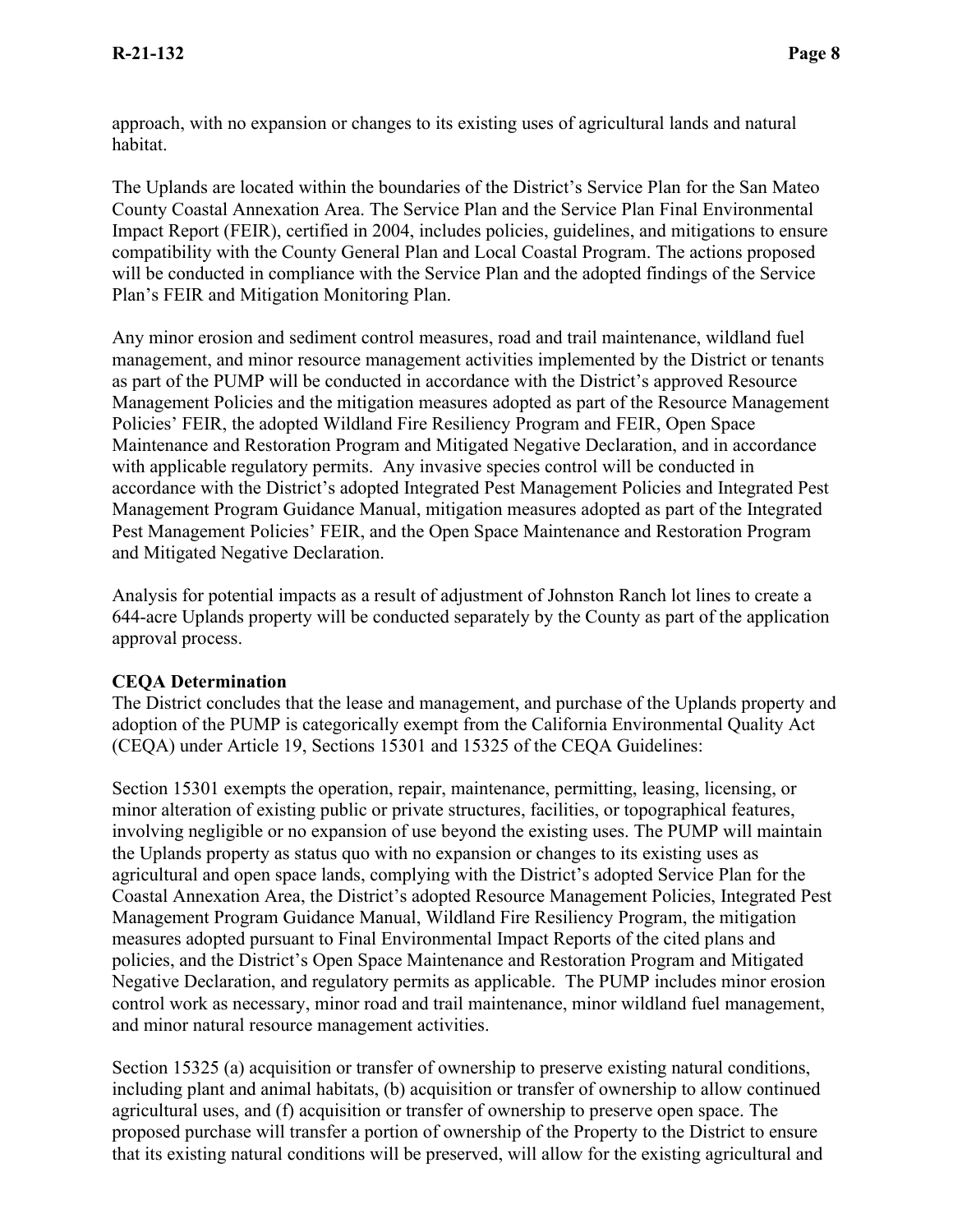grazing uses to continue, and preserve the Uplands property as part of the District's Miramontes Ridge Open Space Preserve.

# **TERMS AND CONDITIONS**

The proposed purchase of 644-acre Uplands is at a bargain sale price of \$4,800,000. The Uplands property has an appraised value of \$5,500,000 (approximately \$8,540 per acre), which is based upon an independent fair market appraisal commissioned by the District. This equates to a gift value of \$700,000. The appraisal incorporates the value of structural repairs and residing a barn, and livestock perimeter fence improvements on the Uplands by POST. The Uplands would be purchased on an "as-is" all-cash basis after the lot line adjustment is approved by the County.

As part of this transaction, the following additional agreements will be entered into between the District and POST:

- **1. Lease and Management Agreement:** District and POST would enter into a Lease and Management Agreement for patrol, maintenance, property and natural resource management and future trail planning on the property. As part of this agreement, the District would reimburse POST up to \$19,500 for the Phase II Environmental Assessment Report and Access Road Plans, which is half of the total actual cost of \$39,000. The Lease and Management Agreement would be in effect until the close of escrow.
- 2. **Assignment of Grazing Lease:** POST would assign a five-year grazing lease term with an option to extend for an additional five-year term with the existing rancher for the Uplands property on the north side of Higgins Canyon Road to the District. The lease assignment would begin during the term of the Lease and Management Agreement.

Upon approval of the lot line adjustment by the County, the 644-acre Uplands property will transfer to the District in 100% fee title. The Lease and Management Agreement would terminate at the close of escrow.

The District is anticipating receiving a purchase grant of \$200,000 from the California Department of Parks and Recreation (State Parks) under the Habitat Conservation Fund program and has been selected for a second purchase grant of \$500,000 from the State Coastal Conservancy (Coastal Conservancy) under Proposition 1. Upon approval by the Coastal Conservancy Board and following the County approval of the lot line adjustment, the Coastal Conservancy and State Parks would provide grant funds totaling \$700,000 into escrow for the acquisition of the Uplands property. This would equate to a net purchase cost to the District of \$4,100,000. The Coastal Conservancy requires recording an Irrevocable Offer to Dedicate Title in Fee restriction, and State Parks requires a Deed Restriction with a 20-year term held by State Parks. These documents would be recorded as part of the close of the escrow.

### **FISCAL IMPACT**

Land acquisitions brought before the Board for approval include a budget adjustment to the adopted budget for the purchase cost at minimum. If approved, \$4,800,000 for the acquisition and \$110,000 to cover associated costs related to this transaction are required. The current FY22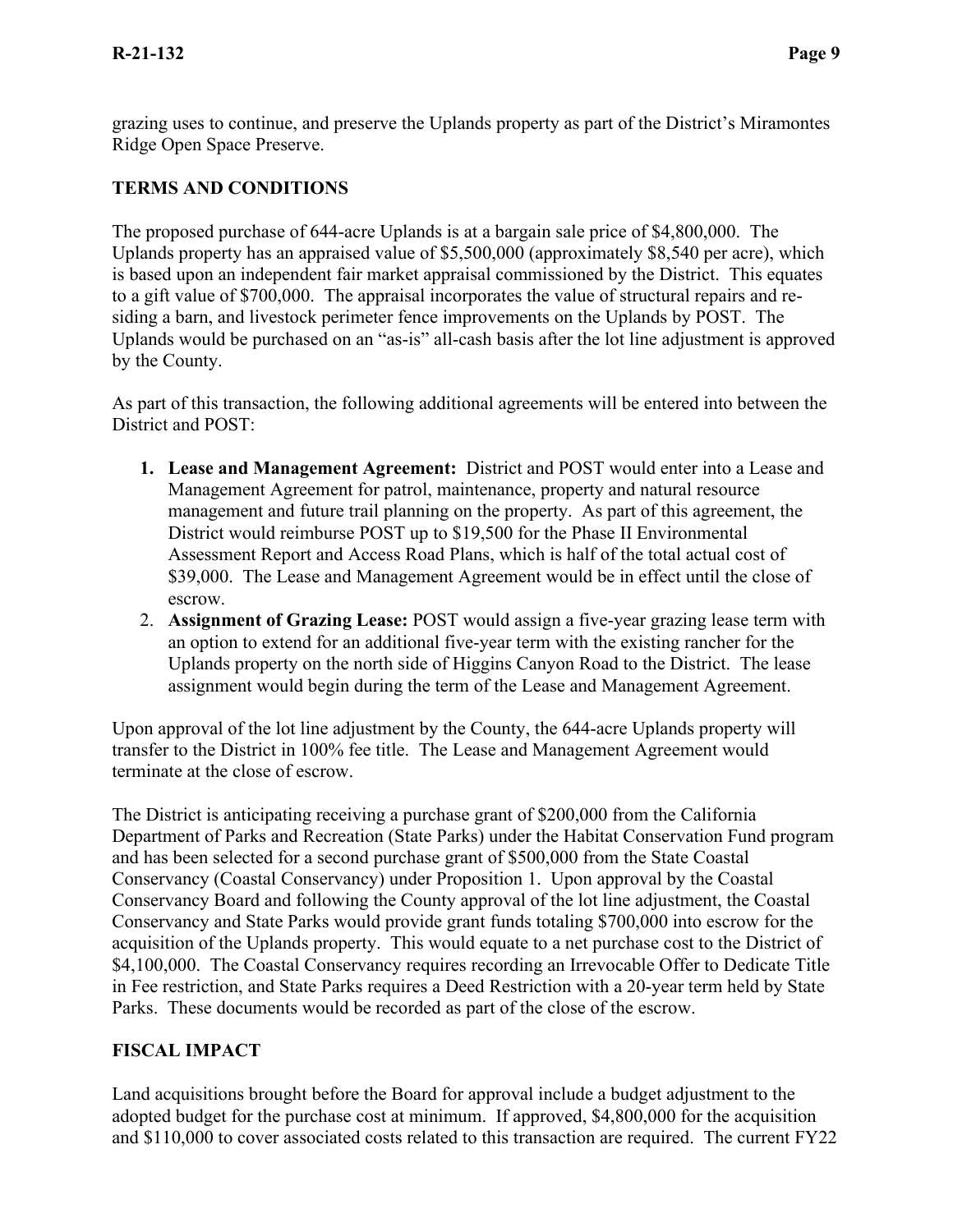project budget includes \$49,250 for miscellaneous due diligence/transactional costs. If approved, a total increase of \$4,860,750 to the FY22 budget is required.

The District was successful in being selected for two purchase grants totaling \$700,000; \$500,000 from the Coastal Conservancy (Proposition 1), and \$200,000 from State Parks - Habitat Conservation Fund. Upon approval by the Coastal Conservancy Board and with final grant agreements executed with the Coastal Conservancy and State Parks, these grant funds will be applied to the purchase of the Johnston Ranch Uplands property. The Coastal Conservancy (Proposition 1) grant will be presented to the Coastal Conservancy Board for authorization on March 24, 2022, at which time a grant revenue budget adjustment will be brought to the District Board.

The following table outlines the Measure AA Portfolio 01 *Miramontes Ridge: Gateway to the Coast Public Access, Stream Restoration and Agricultural Enhancement* allocation, costs-todate, projected future project expenditures and projected portfolio balance remaining. Prior year expenses for VP01-001 incurred for the acquisition of Johnston Ranch in the amount of \$62,129 will be reclassified to MAA01-005.

| <b>MAA01 Miramontes Ridge: Gateway to the Coast Public Access,</b><br><b>Stream Restoration and Agriculture Enhancement Portfolio</b><br><b>Allocation:</b> | \$27,774,000  |
|-------------------------------------------------------------------------------------------------------------------------------------------------------------|---------------|
| Grant Income (through FY25):                                                                                                                                | \$700,000     |
| <b>Total Portfolio Allocation:</b>                                                                                                                          | \$28,474,000  |
| Life-to-Date Spent (as of $10/26/2021$ ):                                                                                                                   | $(\$421,962)$ |
| Encumbrances:                                                                                                                                               | \$0           |
| Johnston Ranch Uplands Purchase:                                                                                                                            | (\$4,800,000) |
| MAA01-005 Title Insurance, Escrow Fees, and Other Miscellaneous<br>Project Costs <sup>1</sup> :                                                             | (\$110,000)   |
| VP01-001 Johnston Ranch Uplands Prior Year Actuals:                                                                                                         | $(\$62,129)$  |
| Remaining FY22 Project Budgets:                                                                                                                             | (\$124,881)   |
| Future MAA01 project costs (projected through FY25):                                                                                                        | $(\$384,923)$ |
| <b>Total Portfolio Expenditures:</b>                                                                                                                        | (S5,903,895)  |
| <b>Portfolio Balance Remaining (Proposed):</b>                                                                                                              | \$22,570,105  |

*1 Amount includes Board approved \$57,948 cost share agreement with POST (R-21-71).*

The following table outlines the Measure AA Portfolio 01 allocation, costs to date, and the fiscal impact related to the Property purchase.

| <b>MAA01 Miramontes Ridge: Gateway to the Coast Public Access,</b><br><b>Stream Restoration and Agriculture Enhancement Portfolio</b><br><b>Allocation:</b> | \$27,774,000    |
|-------------------------------------------------------------------------------------------------------------------------------------------------------------|-----------------|
| Grant Income (through FY25):                                                                                                                                | \$700,000       |
| <b>Total Portfolio Allocation:</b>                                                                                                                          | \$28,474,000    |
| Projected Project Expenditures (life of project):                                                                                                           |                 |
| 01-004 Remediation Plan and Ranch Debris Clean Up, Madonna Creek<br>Ranch                                                                                   | $(\$435,857)$   |
| 01-005 Johnston Ranch Uplands Land Acquisition                                                                                                              | $(\$4,979,745)$ |
| 01-006 Madonna Creek Fish, Water Supply and Bridge Replacement                                                                                              | $(\$488,293)$   |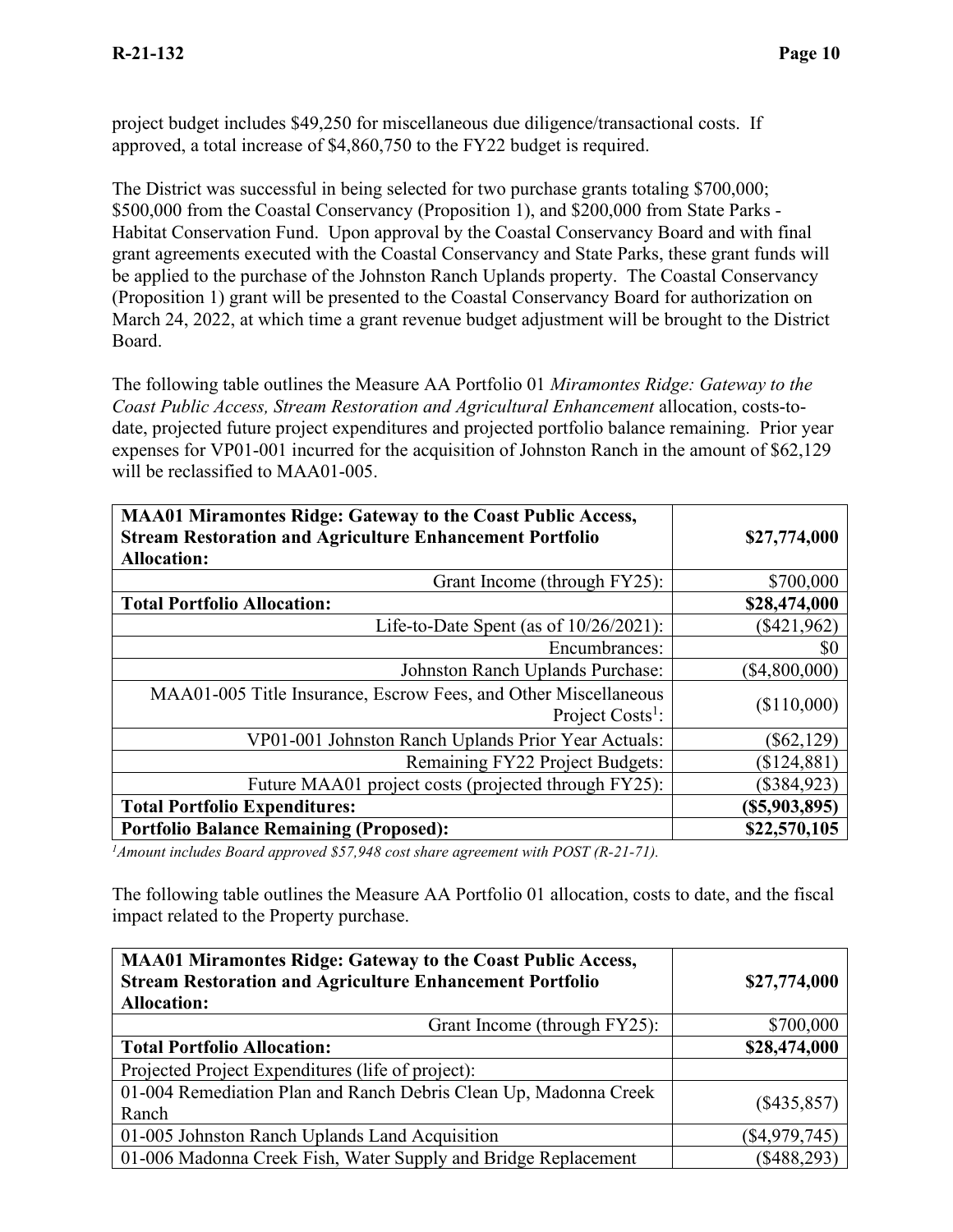| <b>Total Portfolio Expenditures:</b>           | (S5,903,895) |
|------------------------------------------------|--------------|
| <b>Portfolio Balance Remaining (Proposed):</b> | \$22,570,105 |

The following table lists the purchase cost to date for new land acquisitions in FY22:

| Johnston Ranch Uplands Property Purchase Amount |             |
|-------------------------------------------------|-------------|
| (including \$10,000 option deposit)             | \$4,800,000 |
| Total land purchases approved to date for FY22  |             |
| Total Land Purchases for FY22 (if approved)     | \$4,800,000 |

#### **Coastside Protection Area Fiscal Considerations**

The Uplands property is not located within the service area of San Mateo County Fire or the La Honda-Pescadero Unified School District. Therefore, the District is not required to pay County Fire or School District fees.

### **BOARD AND COMMITTEE REVIEW**

The District distributed a notice of the Real Property Committee meeting on August 18, 2021 to property owners located adjacent to or surrounding the subject property and to interested parties. The Real Property Committee meeting was held on [August 31, 2021](https://www.openspace.org/about-us/meetings/rpc-20210831) at 110 Higgins Canyon Road (adjacent to the Property) to review information about the Uplands property and receive public input on the proposed purchase. All members of the Real Property Committee were in attendance. Staff presented the reasons for purchase, terms, and described how the Uplands would remain closed at this time and managed as an extension of the surrounding Preserve. Fifteen members of the public attended the meeting [\(Committee meeting fact sheet\)](https://www.openspace.org/sites/default/files/Fact%20Sheet%20Johnston%20Ranch%20Uplands%20Property.pdf). Comments received included questions about parking facilities to support future recreational trails, future multimodal options to access trails, how existing agricultural uses would be protected after the proposed lot line adjustment, and how future trails on the Uplands would connect to local trails and the California Coastal Trail. City of HMB staff also attended to address questions about the partnership between the City of HMB, POST, and the District. The Committee recommended forwarding the proposed purchase to the Board in a vote of 3-0. Draft minutes from the Committee meeting are provided as Attachment 4.

#### **PUBLIC NOTICE**

Public notice was provided as required by the Brown Act. A copy of the agenda for this meeting was mailed to property owners of land located adjacent to or surrounding the Property, to interested parties, and to those listed on the Coastside Protection Area mailing list.

#### **NEXT STEPS**

1. Upon approval, the General Manager would enter into the Lease and Management Agreement with POST initiating patrol and management of the Uplands property, including assignment of the grazing lease with Pacheco Ranch, and implement the PUMP. The District's Skyline Field Office and Coastal Area Outpost would manage the Property as an addition to Miramontes Creek Open Space Preserve.